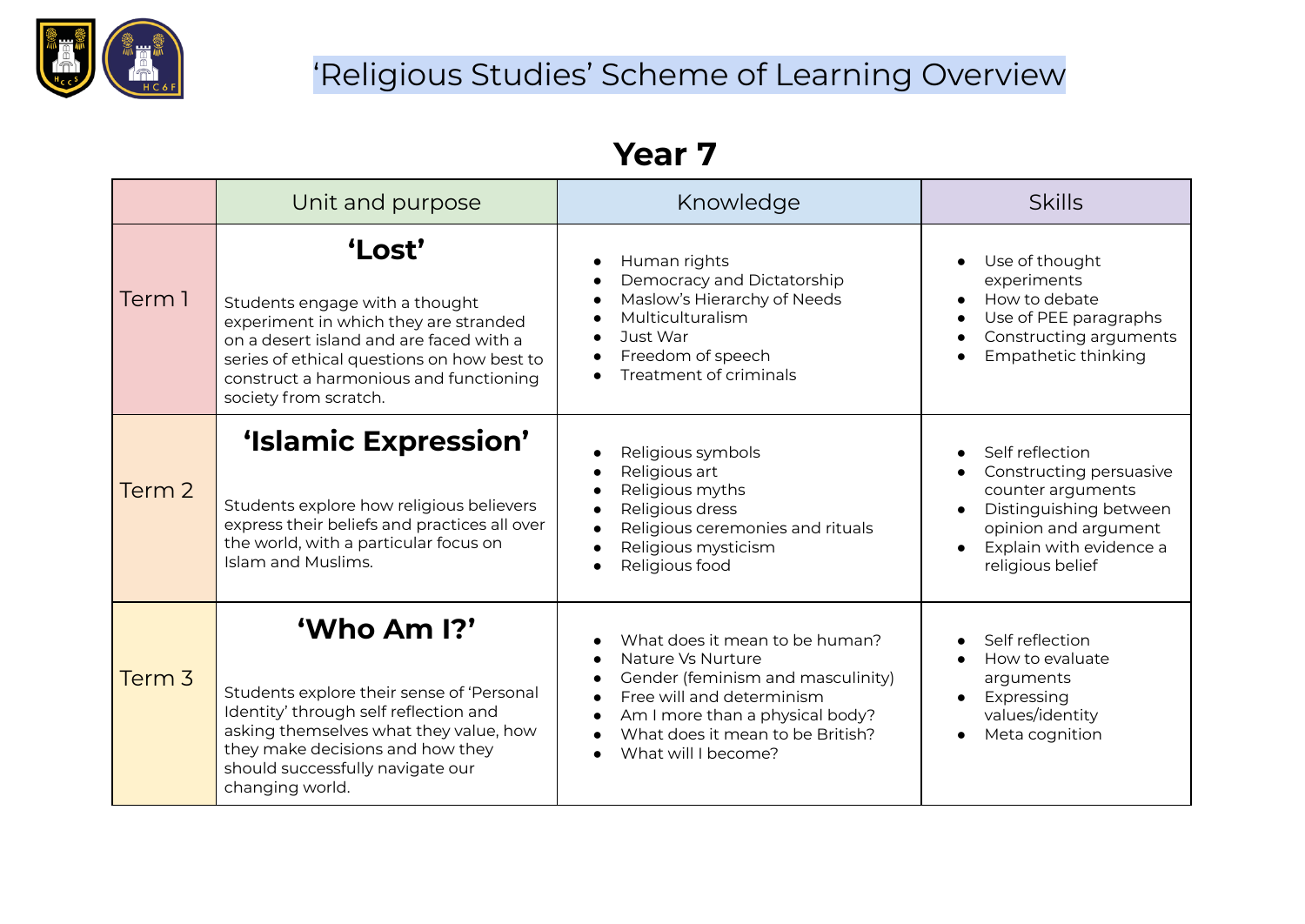

# 'Religious Studies' Scheme of Learning Overview

### **Year 8**

|        | Unit and purpose                                                                                                                                                                                                                                                  | Knowledge                                                                                                                                    | <b>Skills</b>                                                                                                                                     |
|--------|-------------------------------------------------------------------------------------------------------------------------------------------------------------------------------------------------------------------------------------------------------------------|----------------------------------------------------------------------------------------------------------------------------------------------|---------------------------------------------------------------------------------------------------------------------------------------------------|
| Term 1 | 'Buddhism'<br>Students are introduced to Buddhism,<br>one of the world's major faiths. They will<br>explore the Enlightenment journey of<br>Siddhartha on his way to becoming The<br>Buddha and the legacy and teachings<br>that he left the world.               | The spiritual journey of Siddhartha<br>Gautama<br>The Four Noble Truths<br>Karma<br>Rebirth<br>Meditation<br>The Middle Way<br>Enlightenment | Mindfulness and<br>meditation<br>Use of PEE paragraphs<br>Constructing arguments<br>Empathetic thinking                                           |
| Term 2 | <b>'Christianity and</b><br>Hope'<br>Students will explore Christianity and<br>how its core principles relate to the<br>overarching theme of 'hope'.                                                                                                              | Saviours and superheroes<br>Salvation<br>Sin<br>The Bible and key parables<br>Heaven, Hell and the afterlife<br>Prayer<br>Charity            | Self reflection<br>Use of religious scripture<br>in arguments<br>Empathetic thinking<br>Analysis of religious<br>scripture                        |
| Term 3 | 'Critical Thinking'<br>Students are given some of the tools and<br>strategies to help them become critical<br>thinkers. They will then engage with a<br>number of ethical areas where they will<br>apply their new critical thinking skills to<br>solve problems. | How to become a critical thinker<br>Free speech<br>Racism<br>Fake news<br>Humanism<br>Animal welfare<br>God                                  | Self reflection<br>Critical thinking<br>Meta cognition<br>How to spot fake news<br>Constructing arguments<br>Engaging with thought<br>experiments |